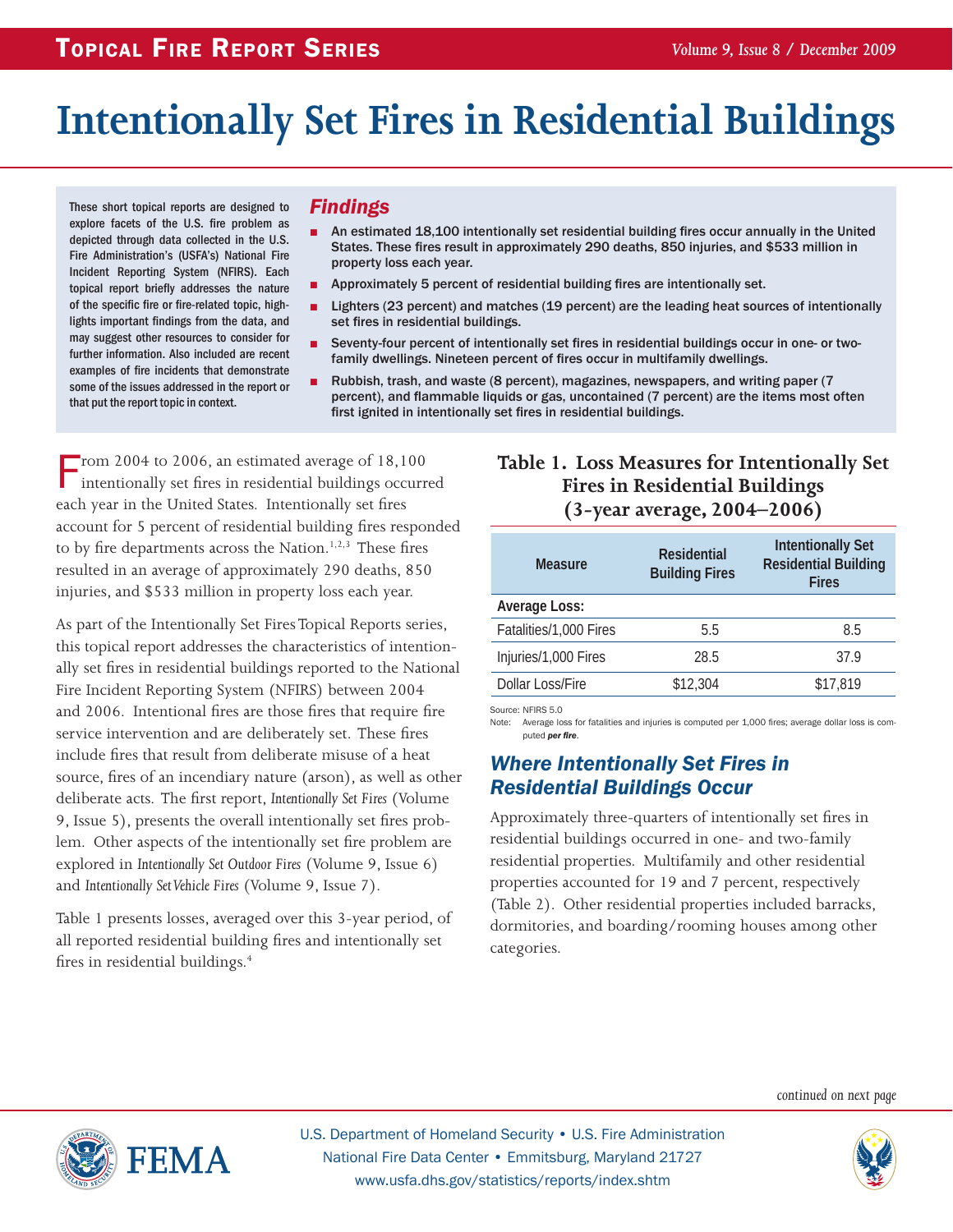|                                  |                                     | <b>Incident Type</b>                                |                                                         |                                                  |              |
|----------------------------------|-------------------------------------|-----------------------------------------------------|---------------------------------------------------------|--------------------------------------------------|--------------|
| <b>Residential Property Type</b> | Residential<br><b>Building Fire</b> | <b>Confined Residential</b><br><b>Building Fire</b> | Fire in Mobile<br>Property Used as a<br><b>Building</b> | <b>Other Residential</b><br><b>Building Fire</b> | <b>Total</b> |
| One- and two-family              | 61.8                                | $6.\overline{7}$                                    | 4.3                                                     | 1.6                                              | 74.4         |
| Multifamily                      | 16.9                                | $\cdot$ .7                                          | 0.0                                                     | 0.4                                              | 19.0         |
| Other residential property       | 5.1                                 | 0.8                                                 | 0.5                                                     | 0.2                                              | 6.6          |
| Total                            | 83.7                                | 9.3                                                 | 4.9                                                     | 2.1                                              | 100.0        |

## **Table 2. Intentionally Set Fires in Residential Buildings by Type of Residential Property and Type of Incident (2004–2006)**

Source: NEIRS 5.0

Note: Totals may not add to 100 percent due to rounding.

Eighty-four percent of intentionally set fires in residential buildings occurred in typical residential buildings. Confined fires, small fire incidents that are limited in scope, accounted for 9 percent of intentionally set fires (with trash or rubbish fires accounting for 59 percent of these confined fires).<sup>5</sup> Five percent of intentionally set fires occurred in mobile properties used as buildings, with mobile homes used as fixed residences as the leading category. Only 2 percent of intentionally set fires occurred in other residential buildings (Table 2).

# *When Intentionally Set Fires in Residential Buildings Occur*

As shown in Figure 1, intentionally set fires in residential buildings occurred mainly in the evening hours, peaking from 8 p.m. to 10 p.m., and then declining throughout the night and early morning reaching the lowest point during the morning hours (6 a.m. to 9 a.m.). The 2-hour evening period accounts for 11 percent of these intentionally set fires and the 3-hour morning period accounts for 7 percent.6



# **Figure 1. Intentionally Set Fires in Residential Buildings by Time of Alarm (2004–2006)**

Source: NFIRS 5.0

*AM-1AM-8AM-1AM-8AM-9AM***<br>
AM-4AM-9AM-6AM-1AM-8AM-9AM<br>
<b>PERIODE SPAM-1AM-8AM-9AM**<br> **EXAMPLE SPAMENT SPAMPLE SPAMPLE SPAMPLE SPAMPLE SPAMPLE SPAMPLE SPAMPLE SPAMPLE SPAMPLE SPAMPLE SPAMPLE SPAMP AM AND BUT AND AMPLANT**<br> **AM CAM AM BUT AND AND APM**<br> **CAM AM BUT AND AND APM**<br> **12PM**<br> **12PM**<br> **12PM**<br> **12PM**<br> **12PM**<br> **12PM**<br> **12PM**<br> **12PM**<br> **12PM**<br> **12PM**<br> **12PM**<br> **12PM**<br> **12PM**<br> **12PM**<br> **12PM**<br> **12PM**<br> Figure 2 illustrates that the percentage of intentionally set fires in residential buildings ranges from 7 to 9 percent for each month throughout the year, peaking slightly in July, but not by much more than the previous and following months. From March to August, fires fluctuate between 8 and 9 percent, accounting for just over half of all

 **7PM-8PM EXAMPLE AND THE SET OF THE CAMPLE AND THE CAMPLE AND THE CAMPLE AND SPAN CAMPLE AND SPAN CAMPLE AND SPAN CAMPLE AND SPAN CAMPLE AND SPAN CAMPLE AND SPAN CAMPLE AND SPAN CAMPLE AND SPAN CAMPLE AND SPAN CAMPLE AND SPAN CAMP 9PM-10PM 10PM-11PM** intentionally set fires in residential buildings (53 percent). While fireworks do play a role in the July fires, their role is limited to July 4 and the days following (July  $4$  – July 6) when fireworks account for 16 percent of intentionally set residential building fires.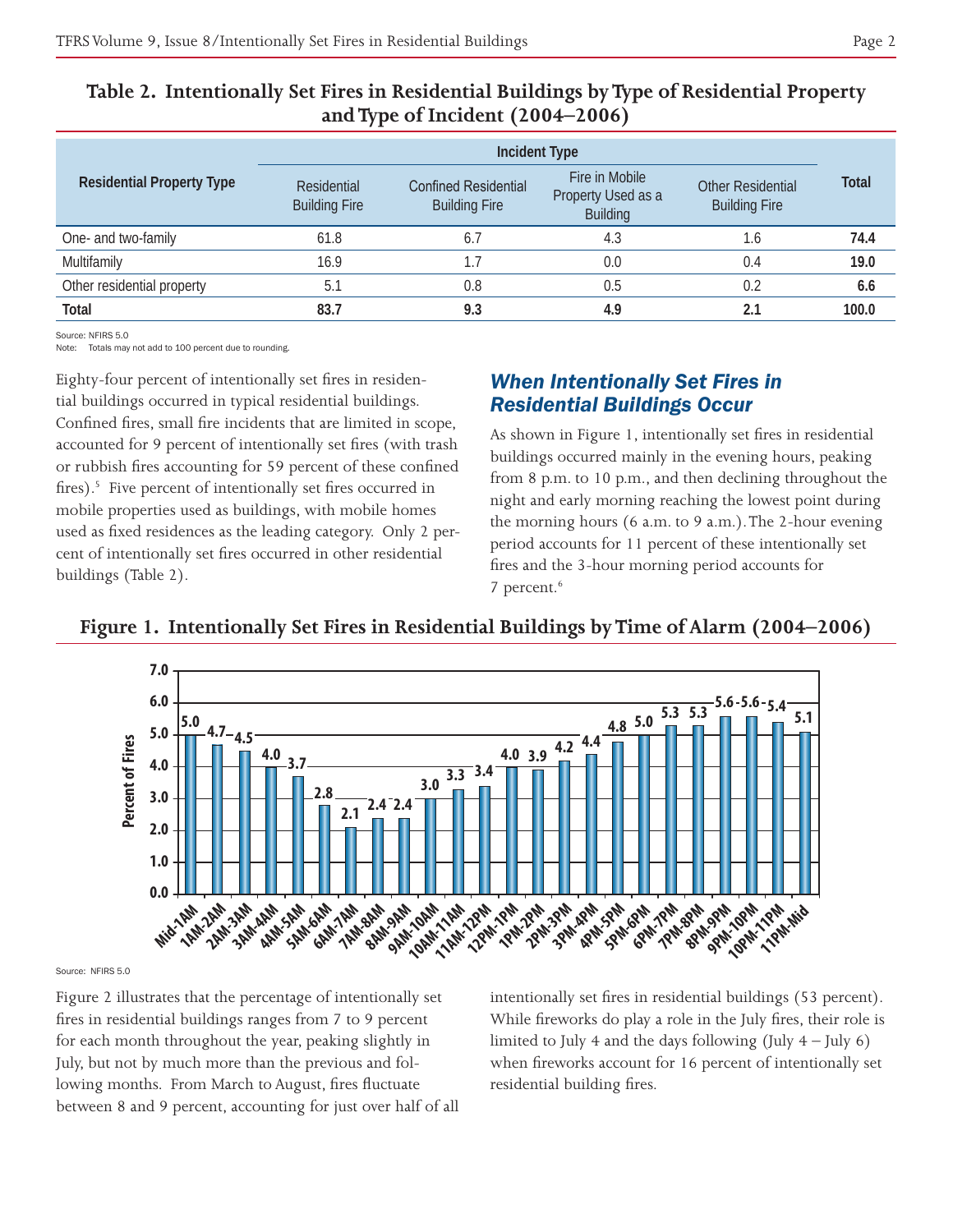### **Figure 2. Intentionally Set Fires in Residential Buildings by Month (2004–2006)**



Source: NFIRS 5.0

# *Where Intentionally Set Residential Building Fires Start (Area of Fire Origin)*

 buildings occurred in "function areas" of a house such as dential buildings, 19 percent occur in bedrooms and 9  percent occur in cooking areas and kitchens. The second  leading area of fire origin category for intentionally set fires Thirty-eight percent of intentionally set fires in residential bedrooms and kitchens; of intentionally set fires in resiin residential buildings is structural areas—walls, ceilings,

floors, attics, crawl spaces—at 16 percent. The third most common area of fire origin in intentionally set fires in residential buildings occurred in other areas (13 percent) which include hallways, stairways, and entranceways. An additional 9 percent occur in common rooms, dens, family rooms, living rooms, and lounges (referred to as assembly areas) (Figure 3).

# **Figure 3. Area of Fire Origin in Intentionally Set Fires in Residential Buildings (2004–2006)**

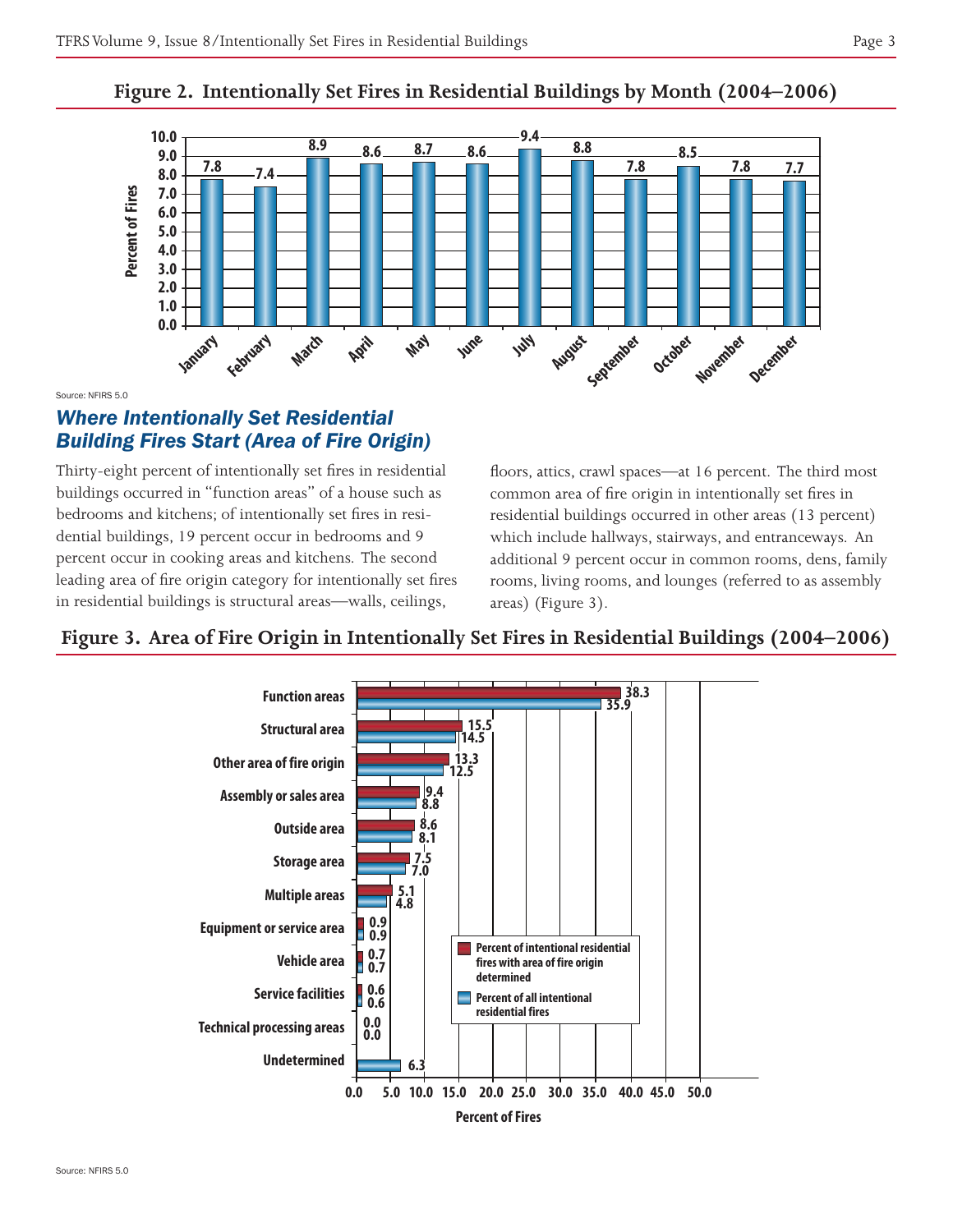# *How Intentionally Set Residential Building Fires Start (Heat Source)*

Sixty-four percent of intentionally set fires in residential buildings derive their heat source from open flame or smoking materials (Figure 4). Not surprisingly, the subcomponents of this category comprise three of the top four leading sources of heat in all residential building intentionally set fires—lighters for cigarettes or cigars (23 percent),

matches (19 percent), and heat from other open flame or smoking materials (15 percent).

Another 9 percent of intentionally set fires in residences derive their heat source from powered equipment and 8 percent are from explosives or fireworks.

# **Figure 4. Sources of Heat in Intentionally Set Fires in Residential Buildings (2004–2006)**



Source: NFIRS 5.0

# *What Ignites First in Intentionally Set Residential Building Fires*

Twenty-one percent of the items first ignited in intentionally set fires in residential buildings fall under the structural component or finish category (Figure 5). This category includes materials such as floor coverings, rugs, carpets, or mats as well as exterior sidewall coverings, surfaces, or finishes. The second leading category, soft goods and wearing apparel, accounted for 20 percent of intentional fires in

residential buildings and third was general materials (17 percent).

Rubbish, trash, and waste (8 percent); magazines, newspapers, and writing paper (7 percent); and flammable liquids or gas, uncontained (7 percent) are the specific items most often first ignited in intentionally set fires in residential buildings.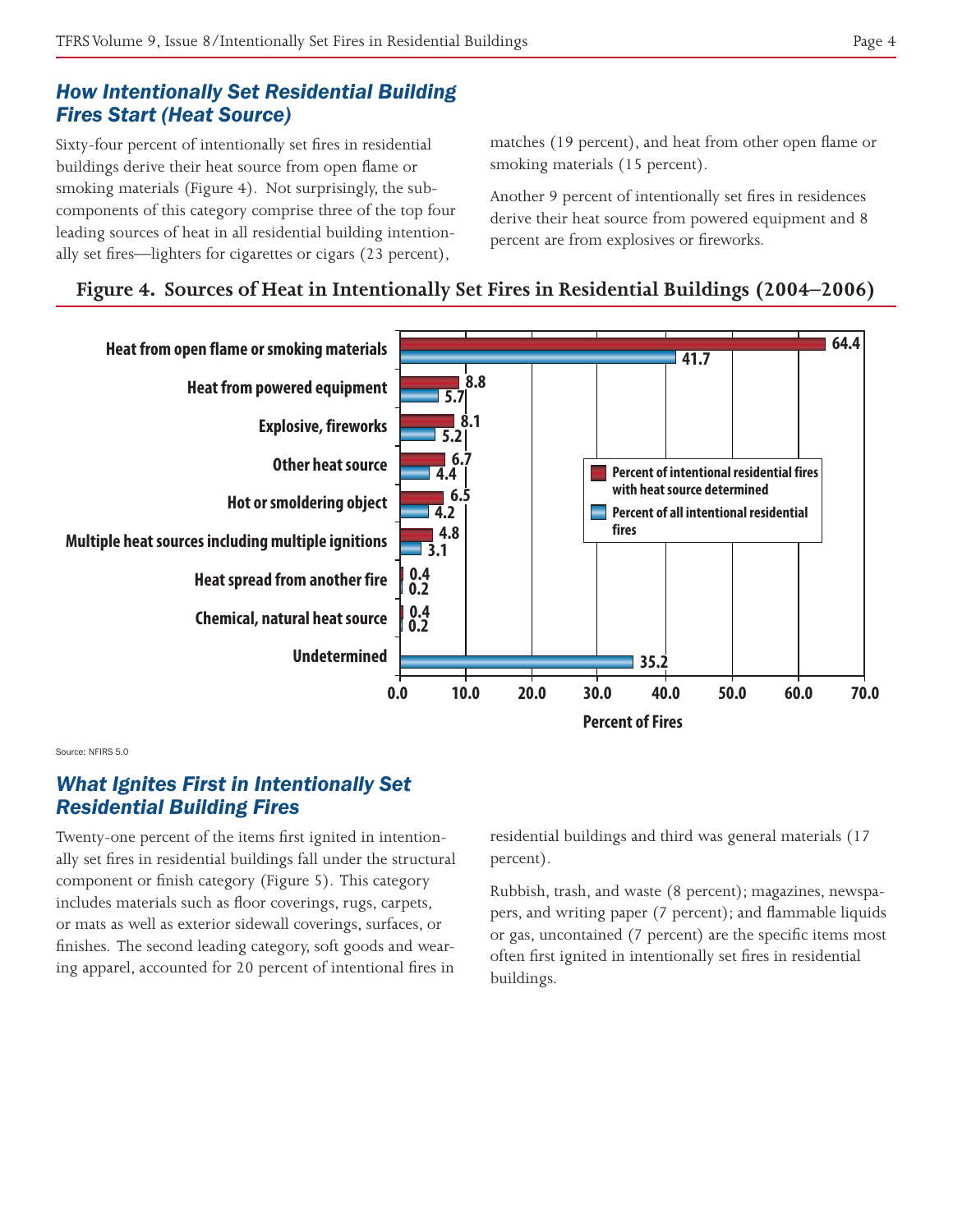

#### **Figure 5. Item First Ignited in Intentionally Set Fires in Residential Buildings (2004–2006)**

Source: NFIRS 5.0

# *Fire Spread*

Figure 6 shows the fire spread in intentionally set fires in residential buildings. In 34 percent of the intentional fires, the fire was confined to the object of origin. Thirty percent of intentionally set fires in residential buildings were confined to the building, and an additional 23 percent were confined to the room of origin.



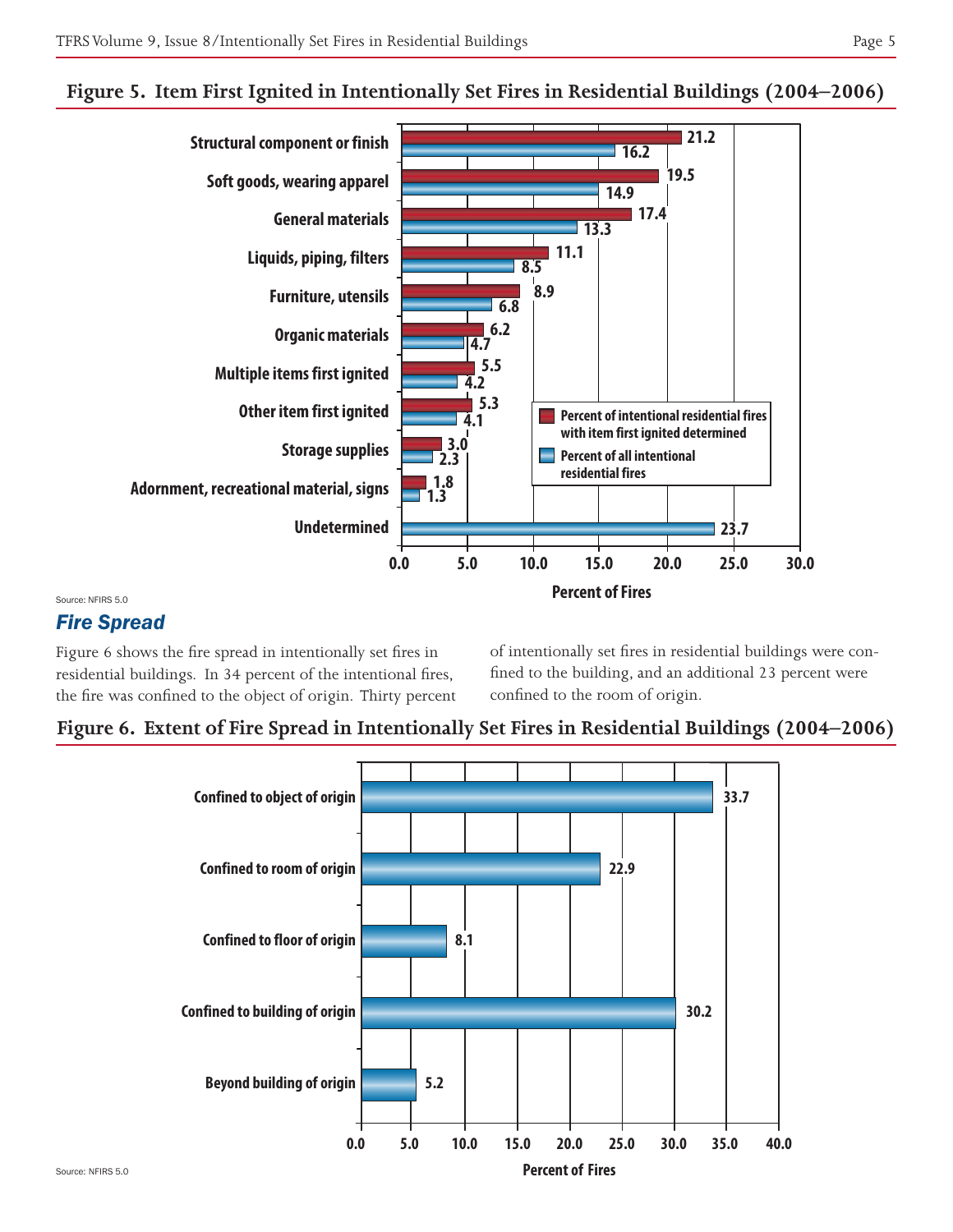### *Factors Contributing to Ignition*

Table 3 shows the leading factor contributing to the ignition of intentionally set residential building fires is "playing with heat source" (26 percent). The category "playing with heat source" includes playing with lighters, matches, and other open flame or smoking materials. "Misuse of material or product" is the next leading factor at approximately 18

percent. The remaining factors are "flammable liquid used to kindle fire" (8 percent) and "abandoned or discarded materials or products" (7 percent). Tied with the leading category is "other factors" (26 percent) which include unspecified components that did not fit into any other category of contributing ignition factors.

**Table 3. Leading Factors Contributing to Ignition for Intentionally Set Fires in Residential Buildings (Where Factor Contributing Specified, 2004–2006)**

| <b>Factors Contributing to Ignition</b>             | Percent of Intentionally Set Fires in Residential Buildings |
|-----------------------------------------------------|-------------------------------------------------------------|
| Playing with heat source                            | 25.7                                                        |
| Misuse of material or product, other                | 17.8                                                        |
| Flammable liquid used to kindle fire                | 8.4                                                         |
| Abandoned or discarded materials or products        | 7.3                                                         |
| Other, unspecified factors contributing to ignition | 25.7                                                        |
| Source: NFIRS 5.0                                   |                                                             |

Note: Includes only incidents where factors that contributed to the ignition of the fire were specified. Multiple factors contributing to fire ignition may be noted for each incident.

#### *Smoke Alarms*

Smoke alarm data are available for both confined and nonconfined fires although for confined fires, the data are very limited in scope.

In forty-four percent of nonconfined intentionally set fires in residential buildings there were no smoke alarms present (Table 4). In another 23 percent of these fires, firefighters were unable to determine if a smoke alarm was present. Smoke alarms were present in only 33 percent of nonconfined intentionally set fires in residential buildings. Smoke alarms are known to have operated in 18 percent of intentionally set residential building fires. Smoke alarms failed

to operate in 16 percent of intentionally set, nonconfined residential building fires where smoke alarms were present.

In 62 percent of confined intentionally set fires in residential buildings, the smoke alarm effectiveness was unknown (Table 5). Smoke alarms operated and alerted occupants in 16 percent of confined fires. In 22 percent of confined intentionally set residential building fires, the occupants were not alerted by the smoke alarm.<sup>7</sup> Note that the data presented in Table 4 and Table 5 are the raw counts from the NFIRS data set and not scaled to national estimates of smoke alarms in residential building intentionally set fires.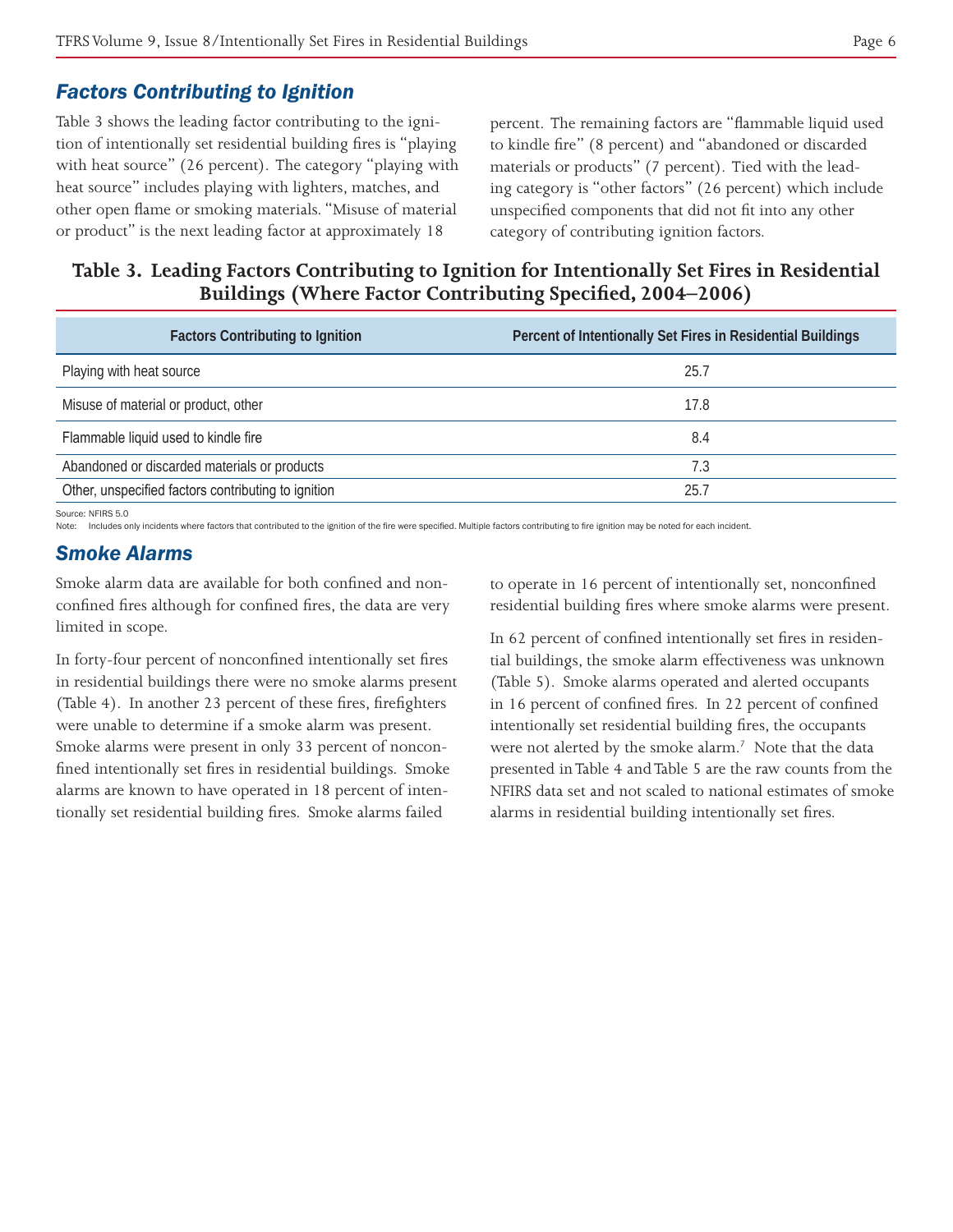# **Table 4. NFIRS Smoke Alarm Data for Nonconfined Intentionally Set Fires in Residential Buildings (NFIRS, 2004-2006)**

| <b>Presence of Smoke</b><br><b>Alarms</b>       | <b>Smoke Alarm</b><br><b>Operational Status</b> | <b>Smoke Alarm Effectiveness</b>                              | Count  | Percent |
|-------------------------------------------------|-------------------------------------------------|---------------------------------------------------------------|--------|---------|
|                                                 | Fire too small to activate smoke<br>alarm       |                                                               | 848    | 3.8     |
| Smoke alarm operated<br>Present<br>Undetermined |                                                 | Smoke alarm alerted occupants, occupants responded            | 2,649  | 11.8    |
|                                                 |                                                 | Smoke alarm alerted occupants, occupants failed to<br>respond | 158    | 0.7     |
|                                                 |                                                 | No occupants                                                  | 674    | 3.0     |
|                                                 |                                                 | Smoke alarm failed to alert occupants                         | 86     | 0.4     |
|                                                 |                                                 | Undetermined                                                  | 361    | 1.6     |
|                                                 | Smoke alarm failed to operate                   |                                                               | 1.215  | 5.4     |
|                                                 |                                                 |                                                               | 1,443  | 6.4     |
| None present                                    |                                                 |                                                               | 9,847  | 43.9    |
| Undetermined                                    |                                                 |                                                               | 5,123  | 22.9    |
| No Data                                         |                                                 |                                                               | 3      | 0.0     |
| <b>Total Incidents</b>                          |                                                 |                                                               | 22,407 | 100.0   |

#### Source: NFIRS 5.0

Note: The data presented in Table 4 are raw data counts from the NFIRS data set. They do not represent national estimates of smoke alarms in nonconfined intentionally set fires in residential buildings. They are presented for informational purposes. Total may not add to 100 percent due to rounding.

# **Table 5. NFIRS Smoke Alarm Data for Confined Intentionally Set Fires in Residential Buildings (NFIRS, 2004-2006)**

| <b>Smoke Alarm Effectiveness</b>    | Count | Percent |
|-------------------------------------|-------|---------|
| Smoke alarm alerted occupants       | 353   | 15.5    |
| Smoke alarm did not alert occupants | 508   | 22.2    |
| Undetermined                        | 1.423 | 62.3    |
| Total Incidents                     | 2.284 | 100.0   |

#### Source: NFIRS 5.0

Notes: The data presented in Table 5 are raw data counts from the NFIRS data set. They do not represent national estimates of smoke alarms in confined intentionally set fires in residential buildings. They are presented for informational purposes. Total may not add to 100 percent due to rounding.

#### *Examples*

The following are some recent examples of intentionally set residential fires reported by the media:

- January 2009: Firefighters in Derry Township, Pennsylvania, dealt with six intentionally set fires that occurred between August 2007 and January 2009. Investigators stated that the fires were considered to be arson. Police are working with homeowners to set up neighborhood watches.8
- February 2009: A Conroe, Texas, family escaped a residential fire in their family home which they believe was intentionally set. Firefighters were able to control the fire within an hour. A preliminary investigation did not reveal anything of a suspicious nature, but the investigation is still being conducted.9
- February 2009: The Kenosha Fire Department responded to a residential fire in a Dayton Residential Facility. Investigation showed that a man intentionally set a blanket on fire in his living room. The facility smoke alarms went off and the fire was quickly controlled. The fire was contained to the room largely due to the building's sprinkler system.<sup>10</sup>
- February 2009: Clemson University police and firefighters responded to an early-morning residence hall fire. The fire was believed to have been intentionally set. The sprinkler system successfully contained the fire, but the building had severe fire and water damage.<sup>11</sup>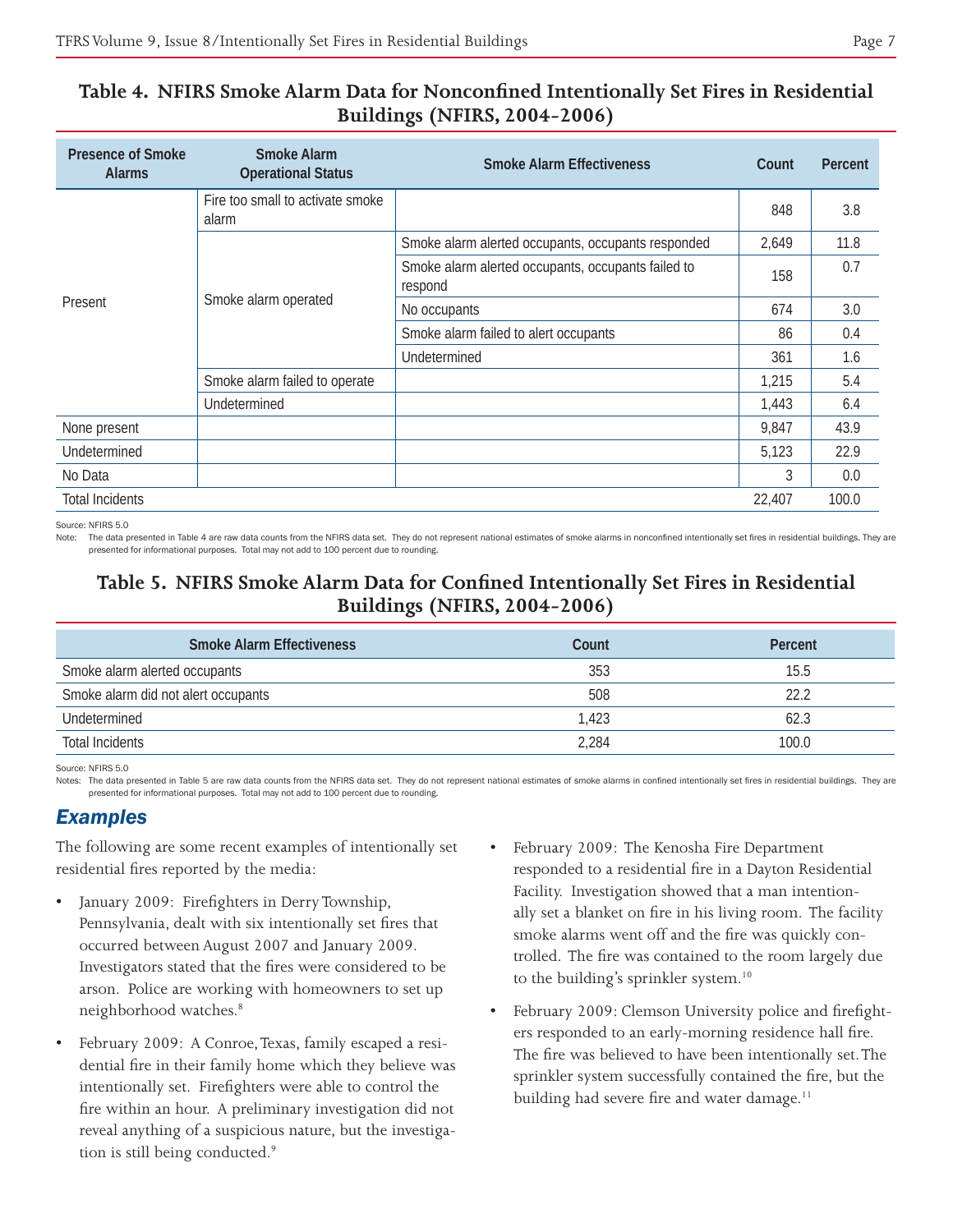# *Conclusion*

Intentionally set residential fires have become the focus of increased attention within the State and Federal governments, local fire departments and State agencies, affected neighborhoods and communities, and the criminal justice system, largely because they account for and cause many injuries and deaths as well as property damage. Intentionally set fires account for 5 percent of all residential building fires. Intentionally set fires also account for 10 percent of all fire deaths and 6 percent of all fire injuries in residential buildings. The challenge for communities and the fire service is to pinpoint the reasons why people set intentional fires in residential buildings and address these issues to prevent fires and severe property damage from occurring in the future.

# *NFIRS Data Specifications for Intentionally Set Fires in Residential Buildings*

Data for this report were extracted from the NFIRS annual Public Data Release (PDR) files for 2004, 2005, and 2006. Only version 5.0 data were extracted.

Intentionally set fires were defined as:

• Incident types 111 to 123:

| Incident<br><b>Type</b> | <b>Description</b>                                       |
|-------------------------|----------------------------------------------------------|
| 111                     | <b>Building fire</b>                                     |
| 112                     | Fires in structure other than in a building              |
| 113                     | Cooking fire, confined to container                      |
| 114                     | Chimney or flue fire, confined to chimney or flue        |
| 115                     | Incinerator overload or malfunction, fire confined       |
| 116                     | Fuel burner/boiler malfunction, fire confined            |
| 117                     | Commercial compactor fire, confined to rubbish           |
| 118                     | Trash or rubbish fire, contained                         |
| 120                     | Fire in mobile property used as a fixed structure, other |
| 121                     | Fire in mobile home used as fixed residence              |
| 122                     | Fire in motor home, camper, recreational vehicle         |
| 123                     | Fire in portable building, fixed location                |

Note that incident types 113–118 do not specify if the structure is a building.

Incident type 112 is included as previous analyses have shown that incident types 111 and 112 are used interchangeably.

- Aid types 3 (mutual aid given) and 4 (automatic aid given) were excluded to avoid double counting of incidents.
- Property use 400 to 464:

| <b>Property</b><br><b>Use</b> | <b>Description</b>                         |
|-------------------------------|--------------------------------------------|
| 400                           | Residential, other                         |
| 419                           | 1 or 2 family dwelling                     |
| 429                           | Multifamily dwelling                       |
| 439                           | Boarding/Rooming house, residential hotels |
| 449                           | Hotel/Motel, commercial                    |
| 459                           | Residential board and care                 |
| 460                           | Dormitory-type residence, other            |
| 462                           | Sorority house, fraternity house           |
| 464                           | Barracks, dormitory                        |

- Structure type:
	- 1 Enclosed building
	- 2 Fixed portable or mobile structure
	- Structure type not specified (null entry), and
- The USFA cause hierarchy was used to determine intentionally set fire incidents:12 http://www.usfa.dhs.gov/ fireservice/nfirs/tools/fire\_cause\_category\_matrix.shtm.

To request additional information or to comment on this report, visit http://www.usfa.dhs.gov/applications/feedback/index.jsp

### *Notes:*

1 National estimates are based on 2004-2006 native version 5.0 data from the National Fire Incident Reporting System (NFIRS) and residential structure fire loss estimates from the National Fire Protection Association's (NFPA's) annual survey of fire loss. Fires are rounded to the nearest 100, deaths to the nearest 5, injuries to the nearest 25, and loss to nearest \$million.

<sup>2</sup> Residential buildings include, but are not limited to, one- or two-family dwellings, multifamily dwellings, boarding houses or residential hotels, commercial hotels, college dormitories, and sorority/fraternity houses.